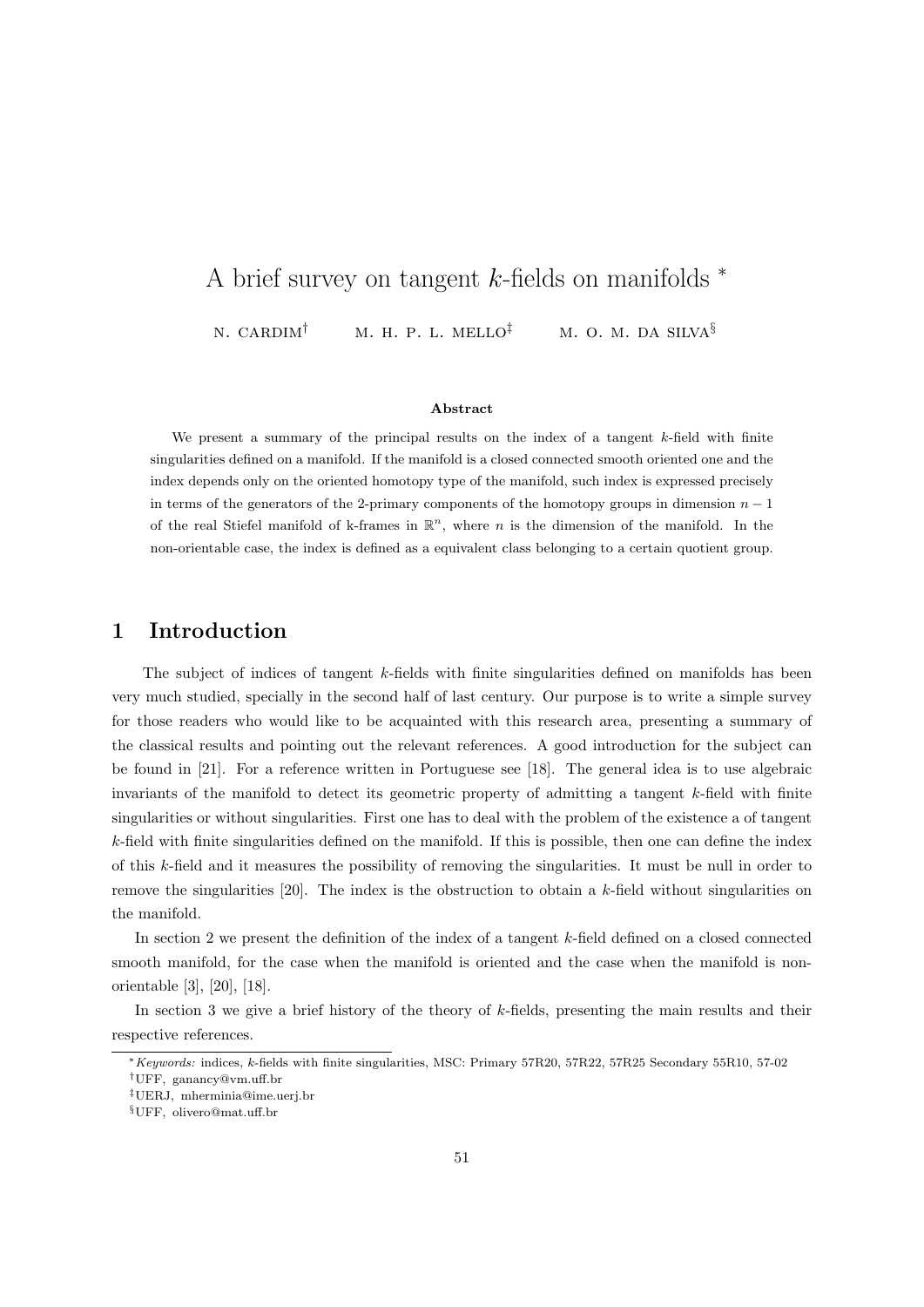We will omit the proves of the results presented, for the technical details can be found in the cited references.

# 2 Index of a tangent  $k$ -field with finite singularities

Let M be a closed connected oriented smooth manifold of dimension n and, for each  $x \in M$ , let us denote by  $T_xM$  the tangent space to the manifold M at x and by  $(TM, p, M)$  the tangent bundle of M, where  $TM = \bigcup_{x \in M} (T_x M)$  and  $p: TM \to M$  is the projection  $p(x, v_x) = x, v_x \in T_x M$ .

Definition 2.1 (continuous tangent field) A continuous tangent field defined on M is section of the tangent bundle of the manifold M. It is a continuous function  $s : M \to TM$ , such that  $p \circ s = id_M$ .

Definition 2.2 (tangent k-field) A continuous tangent k-field defined on a manifold M of dimension n, or simply a k-field on M, where  $1 \leq k \leq n$ , is an ordered k-tuple  $u = (u_1, u_2, \ldots, u_k)$  such that each  $u_i, 1 \leq i \leq k$ , is a section of the tangent bundle of M. That is, each  $u_i, 1 \leq i \leq k$ , is a continuous tangent vector field defined on M.

**Definition 2.3 (singularity set)** Let  $u = (u_1, u_2, \ldots, u_k)$  be a k-field defined on M. The singularity set of u, denoted by  $S(u)$  is the set

 $S(u) = \{x \in M \mid u_1(x), \ldots, u_k(x) \text{ are linearly dependent tangent vectors}\}.$ 

When  $S(u) = \emptyset$  the k-field is said to be a k-field without singularities. If  $S(u)$  is a finite set, the k-field is said to be finitely singular or with finite singularities.

**Remark 2.1** The singularity set does not need to be finite. As an example take  $M = S^1 \times D^2$ , where  $S^1 \subset$  $\mathbb{R}^2$  is the unidimensional sphere and  $D^2\subset \mathbb{R}^2$  is the unitary 2-disk, having the origin as its center. Define a tangent vector field without singularities on  $S^1$  by  $u_1 : S^1 \to T(S^1), u_1(x_1, x_2) = ((x_1, x_2), (-x_2, x_1))$ and a radial tangent vector field on  $D^2$ ,  $u_2 : D^2 \to T(D^2)$ ,  $u_2((y_1, y_2)) = ((y_1, y_2), \lambda(y_1, y_2)), \lambda \neq 0$ . The unique singularity of this radial field is the origin. Consider the 2-field on  $M = S^1 \times D^2$ , defined by  $u((x_1, x_2), (y_1, y_2)) = (u_1(x_1, x_2), u_2(y_1, y_2))$ . The singularity set  $S(u) = \{((x_1, x_2), (0, 0)) \in S^1 \times D^2\}$  is homeomorphic to  $S^1$ .

Let us suppose that a closed connected smooth manifold admits a  $k$ -field with finite singularities. The index of the k-field u, denoted by  $ind(u)$ , is the obstruction to obtain a k-field defined on M without singularities. That is, the index of a k-field defined on  $M$  is the obstruction to remove the singularities. In order to define  $ind(u)$ , we will consider the real Stiefel manifold of k-frames in  $\mathbb{R}^n$ , denoted by  $V_{n,k}$ . The index of the k-field u will be expressed in terms of the generators of the homotopy group  $\pi_{n-1}(V_{n,k})$ [1], [20]. It is important to know when the index of a k-field defined on M does not depend on the particular k-field  $u$ , but only on the oriented homotopy type of the manifold  $M$ .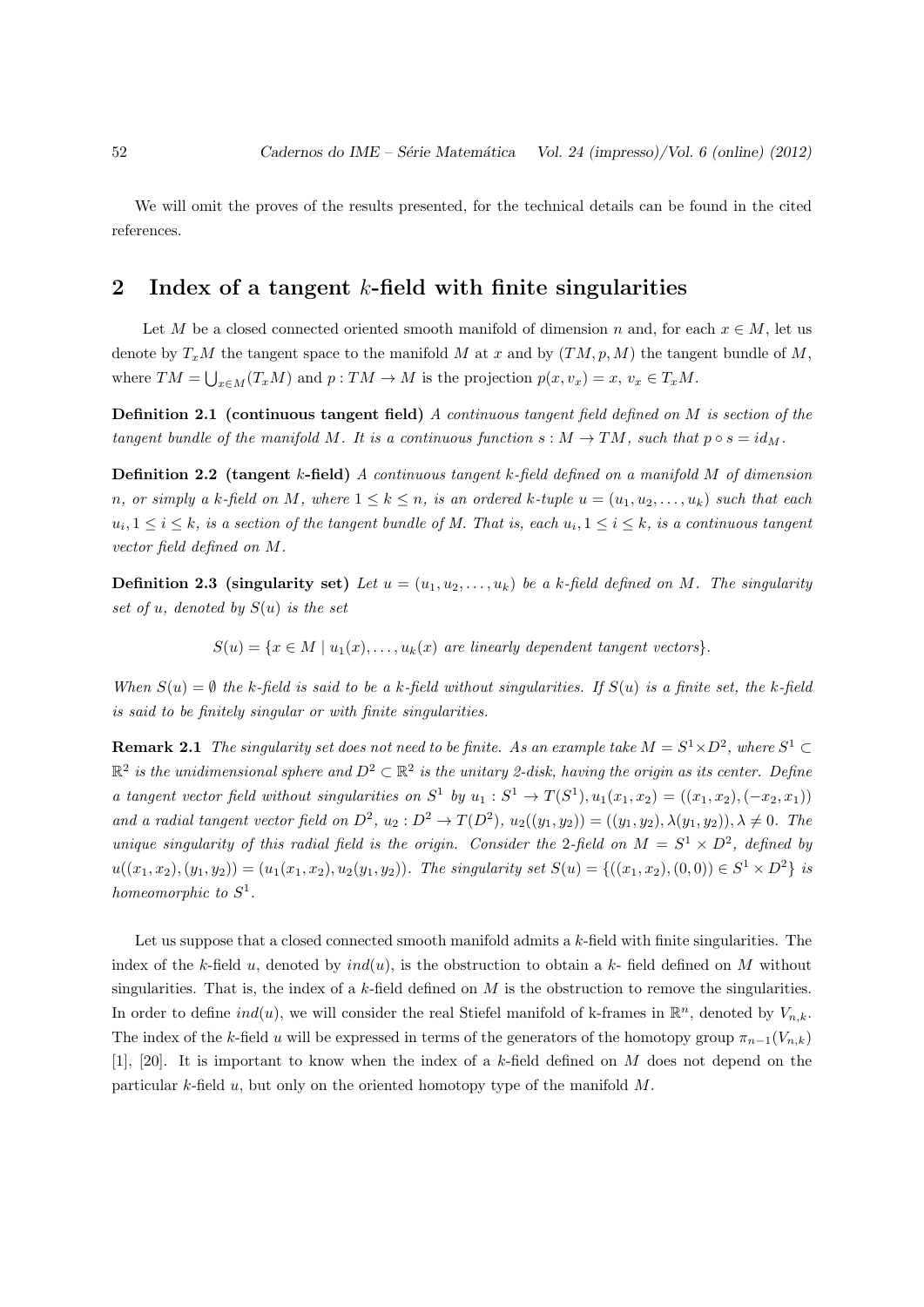# 2.1 Index of a tangent k-field with finite singularities defined on an oriented manifold

Let M be a closed connected smooth manifold of dimension n and suppose that M admits a k-field  $u = (u_1, u_2, \dots, u_k)$  with finite singularities. Let  $x \in S(u)$  and consider a local chart  $(U, f), f : U \to \mathbb{R}^n$ , for the singularity x, such that  $f(x) = 0$ ,  $f(U) \supset D^2$  and  $U \cap S(u) = \{x\}$ . Recall that a chart  $(U, f)$ induces a local orientation in the neighborhood U of the singularity x. Let  $V_{n,k}$  denote the real Stiefel manifold of k-frames in  $\mathbb{R}^n$ .

Definition 2.4 (local index of the k-field  $u$  at a singularity) The local index of the k-field  $u$  at the singularity x is the homotopy class of the map  $f_x : S^{n-1} \to V_{n,k}$ , defined by

$$
f_x(z) = (df(u_1(f^{-1}(z)), df(u_2(f^{-1}(z)), \dots, df(u_k(f^{-1}(z))))
$$



Notice that the k-tuple  $(df(u_1(f^{-1}(z)) \dots df(u_k(f^{-1}(z))))$  is a k-frame in  $\mathbb{R}^n$ . The local index of the  $k$ -field  $u$  at the singularity  $x$  is

$$
ind_x(u) = [f_x] \in \pi_{n-1}(V_{n,k})
$$

In order to simplify the notation above, we have omitted the point  $f^{-1}(z)$ , where the differential df is evaluated, that is, we are denoting  $df_{f^{-1}(z)}(u_i(f^{-1}(z))$  simply by  $df(u_i(f^{-1}(z)), 1 \le i \le k$ .

Remark 2.2 The local index of a k-field at a singularity x depends on the choice of the chart, once the chart induces a local orientation on the neighborhood U. But if we chose two charts  $(U, f)$  and  $(V, q)$ , such that  $x \in U \cap V$ , both inducing the same local orientation in a neighborhood of x, then the local index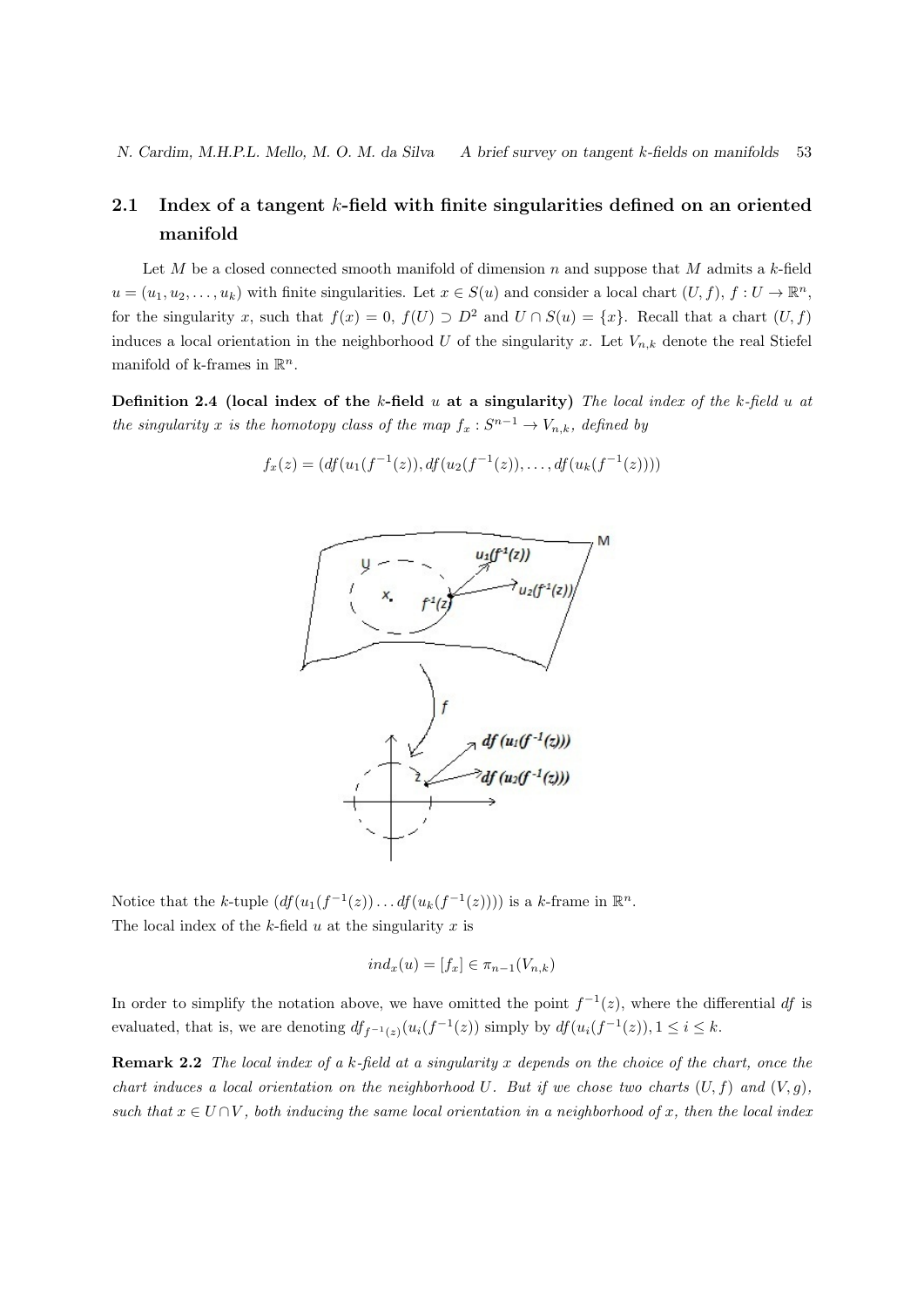of a k-field, u, defined on the manifold M, at a singularity  $x \in M$ , is independent of the chart chosen to define it. Now let us consider an orientable manifold  $M$  and let us fix an orientation on  $M$ . Any chart  $(U, f)$  belonging to the differentiable structure of the oriented manifold M induces a local orientation which is compatible with the fixed orientation of the manifold. So the local index for oriented manifolds is well defined. The properties of the local index of k-fields can be found in [20], [18].

Definition 2.5 (index of the k-field  $u$  defined on an oriented manifold) The index of the k-field with finite singularities, u, defined on a closed connected oriented smooth manifold of dimension n is given by

$$
ind(u) = \sum_{x \in S(u)} ind_x(u) \in \pi_{n-1}(V_{n,k})
$$

**Example 2.1** Let  $M^3$  be a closed oriented manifold of dimension 3. The index of any 3-field  $u =$  $(u_1, u_2, u_3)$  with finite singularities is null. So, M admits a 3-field without singularities, this is M is parallelizable. In fact,  $ind(u) \in \pi_2(V_{3,3}) = \pi_2(O(3))$ . From the induced homotopy exact sequence of the fibration  $SO(3) \stackrel{i}{\rightarrow} O(3) \rightarrow \mathbb{Z}_2$ , where i is inclusion, we have that

$$
\pi_2(O(3)) \cong \pi_2(SO(3)) \cong \pi_2(\mathbb{RP}^3) \cong \pi_2(S^3) = 0
$$

So,  $\pi_2(O(3)) = 0$  and ind(u) has to be null.

Remark 2.3 Although the index of a k-field u with finite singularities on a closed oriented manifold belongs to  $\pi_{n-1}(V_{n,k})$ , not all elements of this homotopy group might occur as the index of a k-field. By Koschorke [11], if  $2k + 1 < n$ ,  $n = dim M$ , then ind(u) belongs to the image of the projection  $p : \pi_{n-1}(V_{n,k+1}) \to \pi_{n-1}(V_{n,k})$ . Now, considering the projection of 8-fields to 7-fields,  $p : \pi_{n-1}(V_{n,8}) \to$  $\pi_{n-1}(V_{n,7})$ , there is an element  $\alpha \in \pi_{n-1}(V_{n,7})$  that does not belong to  $p(\pi_{n-1}(V_{n,8}))$ . So, there is not any 7-field u such that ind(u) is equal to  $\alpha$  (see [4]). Using Nomuras notation [16], this element  $\alpha$  is equal to  $i_3[\nu]$ .

# 2.2 Index of a tangent  $k$ -field with finite singularities defined on non-orientable manifold

Let  $M$  be an orientable manifold and consider the two possible orientations on  $M$ . If we use a chart inducing one local orientation on a neighborhood of the singularity of  $x$  and another one inducing the opposite local orientation, then the indices,  $[f]$  and  $[f]$ , defined using one chart and the other one that induces the opposite local orientation differs. They are related by  $[f] = -\mu_{\star}[f]$ , where  $\mu_{\star}$  is the homotopy class of the involution  $\mu: V_{n,k} \to V_{n,k}$  that changes the sign of a row of a  $n \times k$ -matrix which represents an element of the Stiefel manifold  $V_{n,k}$ . See [10] and [18] for further informations about the involutions defined on Stiefel Manifolds.

Let us now consider a non-orientable manifold and the quotient group:

$$
\pi(n,k) = \pi_{n-1}(V_{n,k})/(1+\mu)\pi_{n-1}(V_{n,k})
$$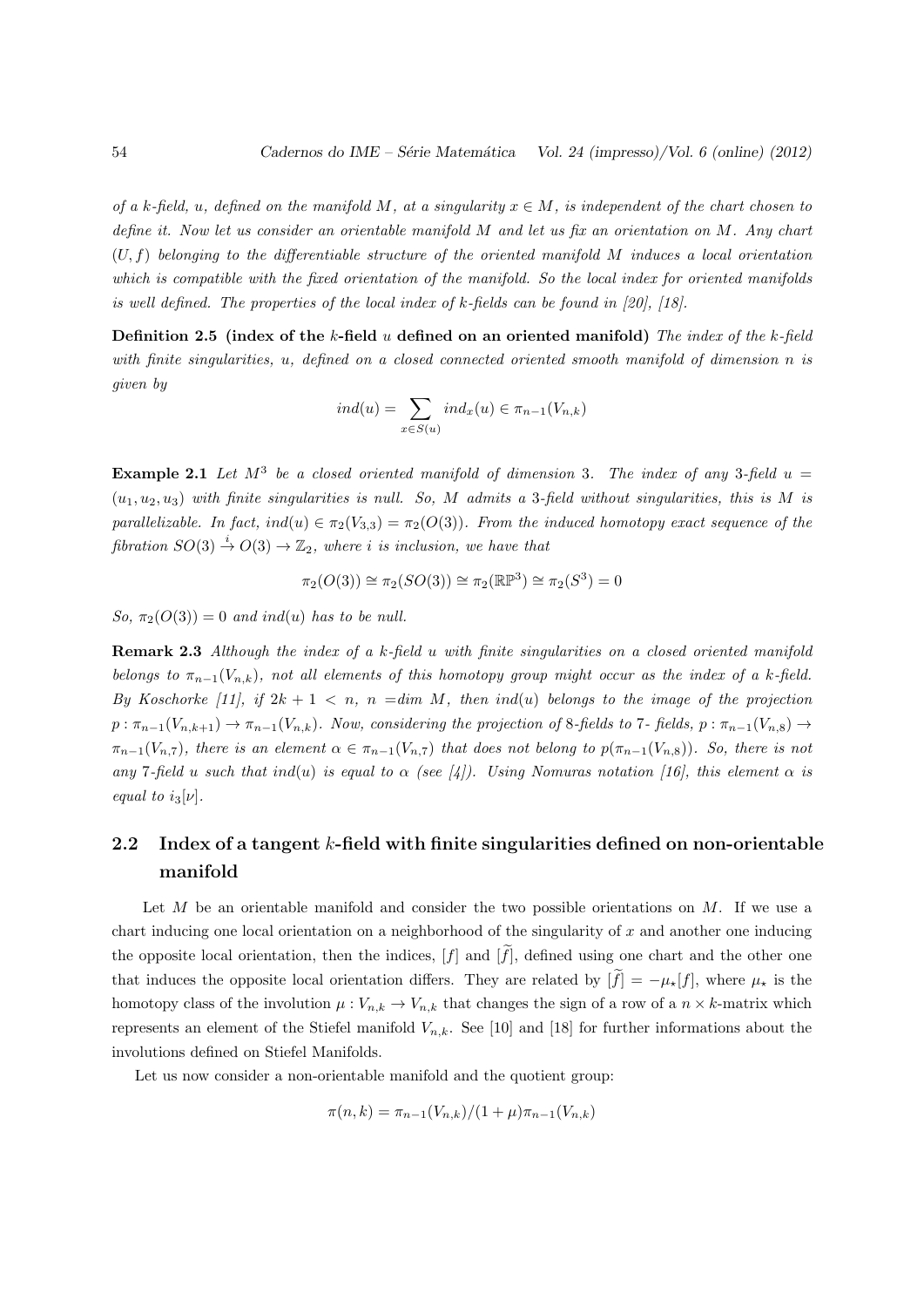The image of  $ind(u)$  in the quotient group  $\pi(n, k)$  is independent of the the system of local orientations used to define the  $ind(u)$ . So, the index of a k-field u defined on a non-orientable closed connected smooth manifold is defined as

$$
I = [ind(u)] = ind(u) + (1 + \mu)\pi_{n-1}(V_{n,k})
$$

# 3 A brief history of  $k$ -fields

Let  $M^n$  be a closed connected smooth manifold of dimension n and suppose that it admits a continuous tangent k-field  $u = (u_1, \ldots, u_k)$ , for  $1 \leq k \leq n$ , with finite singularities. Our aim is to study the possibility of defining a continuous tangent  $k$ -field without singularities, also called a  $k$ -frame, on the manifold. The index of the k-field is the obstruction to remove the singularities and it is given by means of an algebraic invariant of the manifold. So, if the index of the  $k$ -field is null it means that it is possible to define a continuous tangent k-field without singularities on the manifold.

1. For  $k = 1$ .

When  $k = 1$  we have the classical result known as Poincaré-Hopf Theorem that says that the index of a continuous tangent vector field with finite singularities defined on a closed oriented manifold is independent of the choice of vector field and it is equal to  $ind(u) = \chi(M)\iota_n \in \pi_{n-1}(S^{n-1})$ , where  $\chi(M)$  is the Euler characteristic of the manifold M and  $\iota_n$  is the generator of  $\pi_{n-1}(S^{n-1})$ , which is isomorphic to  $\mathbb{Z}$ . Thus, such index, which is the sum of the local indices at each singularity, is identified with the Euler characteristic,  $\chi(M)$ , and the manifold admits a continuous tangent vector field if and only if its Euler characteristic is null (see [8], [15]). Jules Henri Poincaré (1854-1912) proved the theorem for manifolds of dimension two. In 1926, Heinz Hopf (1894-1971) generalized the result for manifolds of higher dimensions. For history issues see [23].

2. For  $k = 2$ , M oriented.

The problem of determining the index of a 2-field with finite singularities defined on a closed oriented connected smooth manifold was completely studied by Thomas [21], [22], F. Hirzebruch and H. Hopf [9], Atiyah and Dupont [2], [3], Frank [7] and Mahowald [13]. Such a index belongs to  $\pi_{n-1}(V_{n,2})$ , which is isomorphic to  $\mathbb{Z}_2$ , for n odd and isomorphic to  $\mathbb{Z} \oplus \mathbb{Z}_2$ , for n even. The computations of the index of a 2-field with finite singularities are presented in table 1 of [21] and table 15 of [4].

For  $k = 2, n = 2$ , and  $n = 3$ , if M is an oriented manifold, then M admits a 2-field with finite singularities. For  $dim(M) = 2$ , M an oriented manifold, the index of the 2-field is independent of the particular 2-field and  $indu = \chi(M)$  [21]. For  $dim(M) = 3$ , M an oriented manifold, example 2.1 shows that it is parallelizable. So in particular,  $M$  has a 2-field without singularities, that is  $ind(u) = 0.$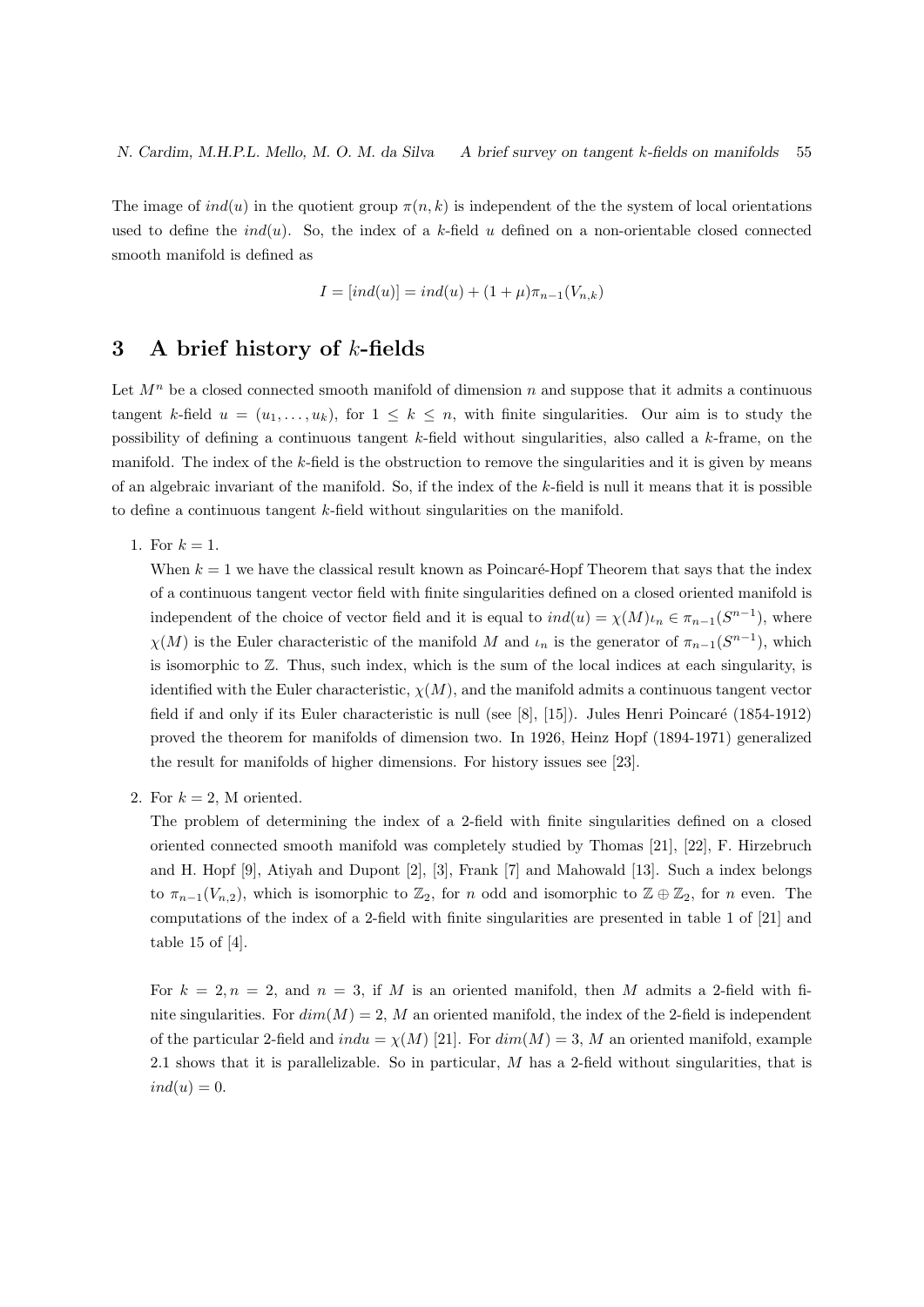For  $k = 2$ ,  $n = 4$ , M an oriented manifold, F. Hirzebruch and H. Hopf [9] proved that  $ind(u)$ is independent of the k-field u if and only if the homology group  $H_2(M, \mathbb{Q}) = 0$ .

For  $k = 2, n > 4, M<sup>n</sup>$  an oriented manifold, M. F. Atiyah and J. L. Dupont [2], [3] proved that  $ind(u)$  is independent of the k-field u. It depends only on the oriented homotopy type of the manifold.

### 3. For  $k = 2$ ,  $M^n$  nonorientable.

The index of a 2-field on a nonorientable manifold is not necessarily independent of the choice of the particular 2-field.

According to Thomas [21], if n is odd,  $w_1^2(M) = 0$ , the index of a 2-field is independent of the choice of the 2-field. But, if n is odd,  $w_1^2(M) \neq 0$ , for any class  $u \in H^{n-2}(M, \mathbb{Z}_2)$ , one can find a 2-field  $u = (u_1, u_2)$  with finite singularity, such that

$$
ind(u) = (w_1^2(M).u)[M] \in \mathbb{Z}_2.
$$

For further references for the case  $k = 2$  and M a non-orientable manifold see Pollina [17], who describes the obstructions to a tangent 2-field defined on an even dimensional nonorientable manifold and also [14], who treated a more general problem, that includes the existence of 2-fields on nonorientable manifolds as a particular case.

4. For  $k = 3$ .

For closed oriented manifolds there are results of Atiyah and Dupont [3], [6] and for closed nonorientable manifolds there are results of Koschorke [11], [12] and Randall [20]. A good summary of the necessary and sufficient conditions for the existence of a 3-field defined on oriented as well as on nonorientable manifolds can be found in [20].

For  $k = 3$ ,  $n = 4$ , M an oriented manifold, the result already cited of Hirzebruch and Hopf [9] is still true. The index of a 3-field with finite singularities is independent of the k-field u if and only if the homology group  $H_2(M, \mathbb{Q}) = 0$ .

 $k = 3, n > 5$ ,  $M^n$  an oriented manifold, M. F. Ativah and J. L. Dupont [2], [3] proved that  $ind(u)$  is independent of the k-field u. It depends only on the oriented homotopy type of the manifold.

#### 5. For  $k = 4$ .

Results for 4-fields on closed oriented manifolds can be found in [11], [19], [1] and [4]. Arraut and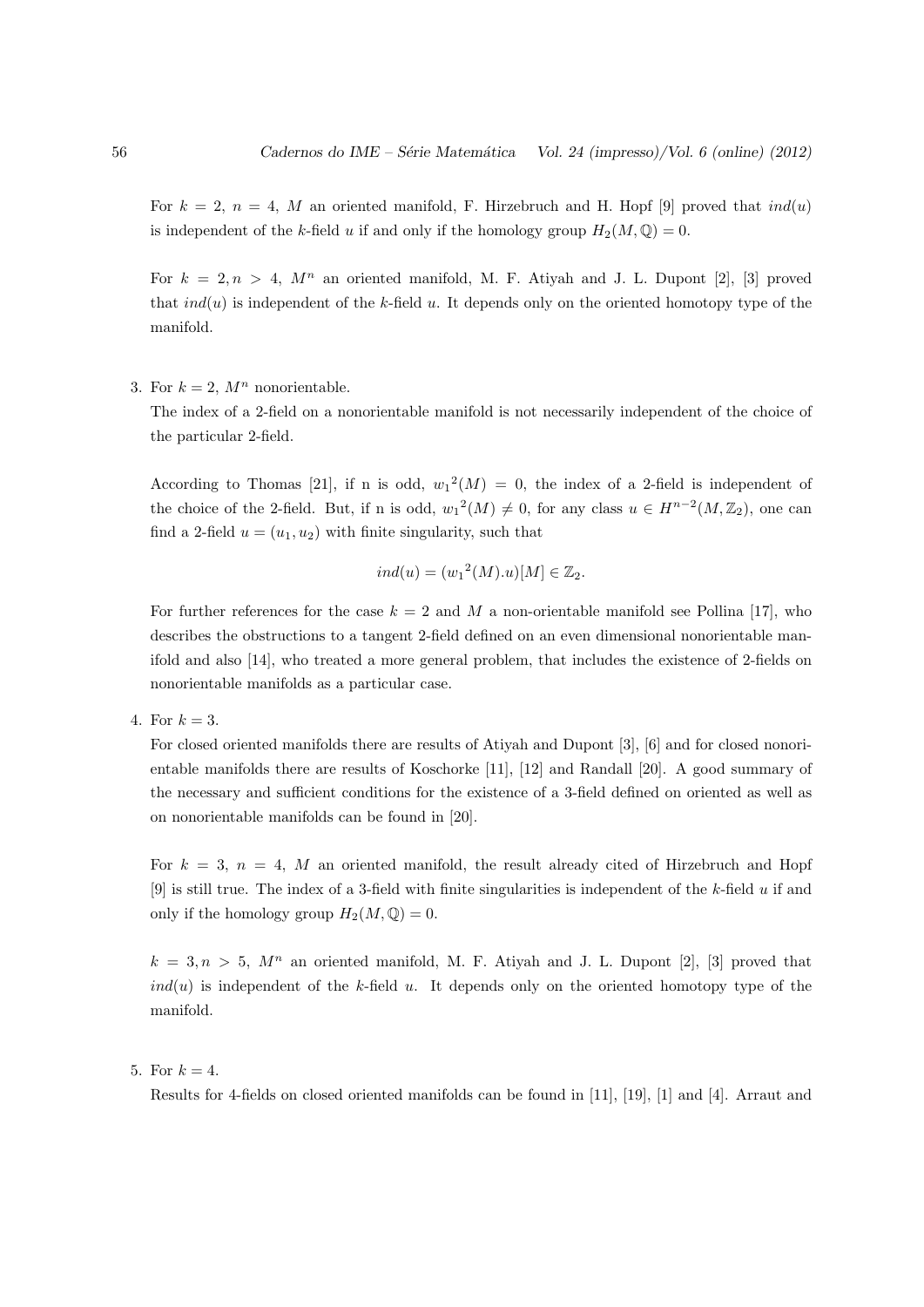Randall proved in [3] that when  $\dim(M) = n \equiv 3 \mod 4$  the index of a 4-field with finite singularities,  $u$ , defined on a closed oriented manifold may depend on the 4-field  $u$ . Nevertheless, when the Manifold has dimension odd and it is a spin one, that is  $w_2(M) = 0$ , where  $w_2(M)$  is the second Sitifel-Whitney class of  $M$ , then the index of a 4-field is independent of the 4-field  $u$ . A complete table for the index of a 4-field defined on a closed oriented manifold can be found in [4].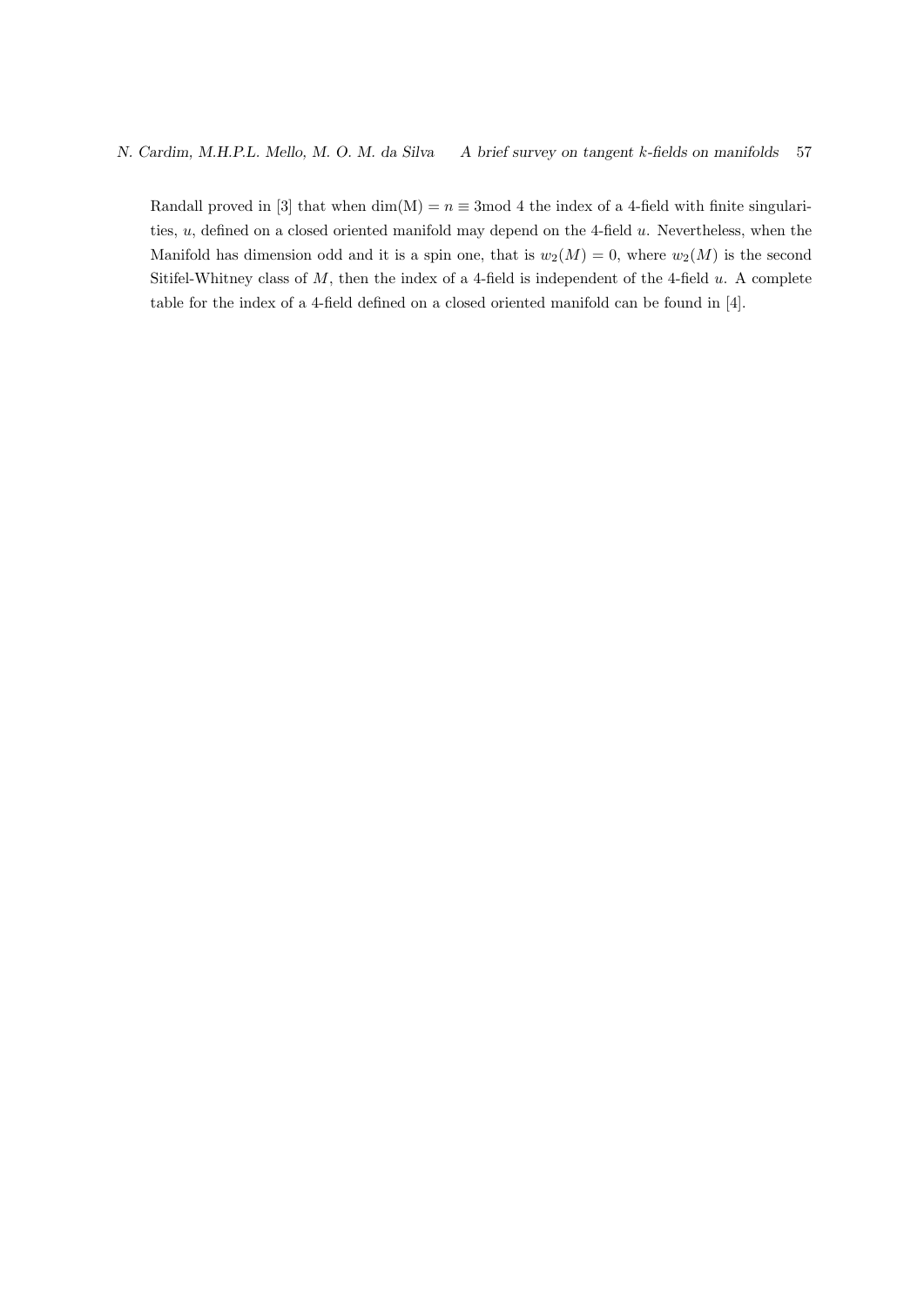6. For  $k = 5$  and  $k = 6$ .

Using the isomorphim  $p_5 : \pi_{m-1}(V_{m,6}) \longrightarrow \pi_{m-1}(V_{m,5})$ , it is clear that the indices of 6-fields are similar to the indices of 5-fields. See [5].

We remark that the projections of k-fields with finite singularities to  $r$ -fields with finite singularities, for  $r < k$ , allows us to use the already known indices of lower dimensions, r, to determine the indices of k-fields for higher dimension of k. Many results for the index of a k-field with finite singularities, for  $k > 6$  follow easily using this technique. The computations depend on the equivalent class of n mod k. In some cases difficult computations may arise. It is also important to ask when the index of a k-field is independent of the given k-field. Thus, for  $k > 6$  the problem of determining the indices of a k-field with finite singularities remains open in many cases, depending on the dimension of  $k$  and the equivalent class of  $n \mod k$ .

Different methods have being used to compute the index of a k-field, mainly index theory by Atiyah and Dupont, K-theory by Frank and Randall, Postnikov tower resolution by Thomas and others and the analysis of the obstruction using normal bordism theory by Koschorke.

The defitions of index of a  $k$ - field with finite singularities can also be applied to compact manifolds with boundary. In that case, the k-field must obey some property when restrict to the boundary,  $\partial M$ , of the manifold and it is supposed that  $S(u) \subset M - \partial M$ . As a reference for k-fields defined on manifolds with boundary see [3]. If the manifold is not compact and it admits a k-field with finite singularities all of them being isolated singularities, the definition the index of the  $k$ -field still applies (see [18]).

## References

- [1] J. L. Arraut and D. Randall, Index of tangent fields on compact manifolds, Contemporary Math. Amer. Math. Soc. Vol. 12 (1982), 31–46.
- [2] M. F. Atiyah, Vector Fields on manifolds,Arbeitsgemeinschaft fr Forrschung des Landes-Nordrhein-Westfalen, Heft 200, Westdeutsher Verlag, Kln, 1970. Acta. Math. 128 (1972), 1–40.
- [3] M. F. Atiyah and J. L. Dupont, Vector Fields with finite singularities, Acta. Math. 128 (1972), 1–40.
- [4] N. S. Cardim, M. H. P. L. Mello, D. Randall, M. O. M. da Silva, *Join products and indices of* k-fields over differentiable fiber bundles, Topology and its Applications 136 (2004), 275–291.
- [5] N. S. Cardim, M. H. P. L. Mello, D. Randall, M. O. M. da Silva, Join Product of Generators of Homotopy Groups of the Stiefel Manifolds of 5-Frames and 6-Frames, to appear.
- [6] J. L. Dupont, K-theory obstructions to the existence of vector fields, Acta. Math. 133 (1974), 67–80.
- [7] D. Frank, On the index of a tangent 2-field, Topology II, (1969), 183-214.